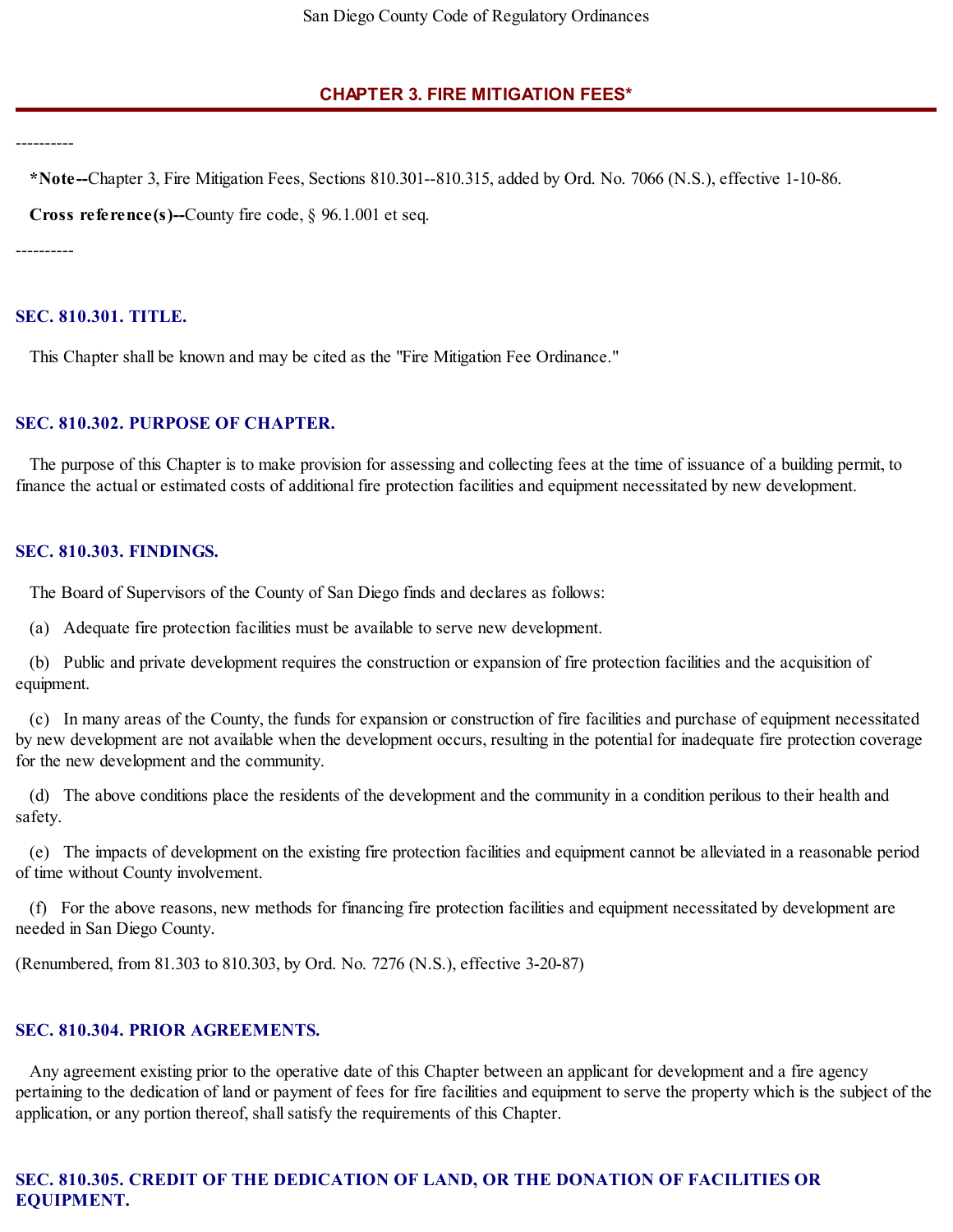If land is dedicated to, or fire protection facilities or equipment are donated to, and accepted by, a fire agency, the fire agency shall apply a credit for such land, facilities or equipment against the payment of the required fire mitigation fees. The amount of such credit shall be specified in a written agreement between the development permit applicant and the affected fire agency.

(Amended by Ord. No. 7276 (N.S.), effective 3-20-87; amended by Ord. No. 7885 (N.S.), effective 5-3-91)

# **SEC. 810.306. DEFINITIONS.**

Whenever the following words are used in this chapter, they shall have the meaning ascribed to them in this section.

- (a) "Development" means all construction for which a building permit or other permit is required.
- (b) "Director" means the Director of the Department of Planning and Development Services of the County of San Diego.
- (c) "Other permits" means major and minor use permits.
- (d) "Clerk" means the Clerk of the Board of Supervisors of the County of San Diego.

(e) "Fire Agency" and "Agency" means any special district providing fire protection services within the unincorporated area of the County. "Fire Agency" also includes the County when providing fire protection services through a County Service Area.

(f) "Facilities and Equipment" means any long-term capital facilities and equipment used by a fire agency for fire suppression or emergency medical services including station construction, station expansion and fire or emergency medical apparatus.

(g) "Administrator" means the Director of the County Department designated by the Chief Administrative Officer to facilitate Annual Report review.

(Amended by Ord. No. 7276 (N.S.), effective 3-20-87; amended by Ord. No. 8229 (N.S.), effective 5-21-93; amended by Ord. No. 10224 (N.S.), effective 10-25-12)

**Cross reference(s)--**Definitions, § 12.101 et seq.

# **SEC. 810.307. EXEMPTIONS.**

(a) The Director shall exempt building permits for certain types of development from the requirements of this chapter when he or she determines that the development does not significantly add to the need for additional fire protection facilities. The Director shall establish a list of those building permit types which are exempt from the requirements of this chapter. The list shall include, but not be limited to the building permits for pools, fences and additions or alterations with a value of \$5,000 or less.

(b) The requirements of this chapter shall not apply to buildings constructed for governmental uses.

(c) The requirements of this chapter shall not apply to the replacement on the same parcel by the owner of a dwelling or dwellings destroyed by fire or other calamity, provided that the application for a building permit to replace such dwelling is filed with the Director within one (1) year after destruction of the dwelling.

(Renumbered and amended by Ord. No. 7276 (N.S.), effective 3-20-87)

# **SEC. 810.308. FIRE AGENCY FINDINGS AND CONTENT OF RESOLUTION.**

This chapter shall become applicable to development within the boundaries of a fire agency when the following events occur:

(a) The governing body of a fire agency adopts a resolution making the following findings:

(1) The agency does not have existing fire protection facilities and equipment which could be used to provide an adequate level of services to new development within the district's boundaries;

(2) The agency does not have sufficient funds available to construct additional facilities from fund balances, capital facility funds, property tax sources, or any other appropriate sources;

(3) The lack of fire protection facilities and equipment to serve new development would create a situation perilous to the public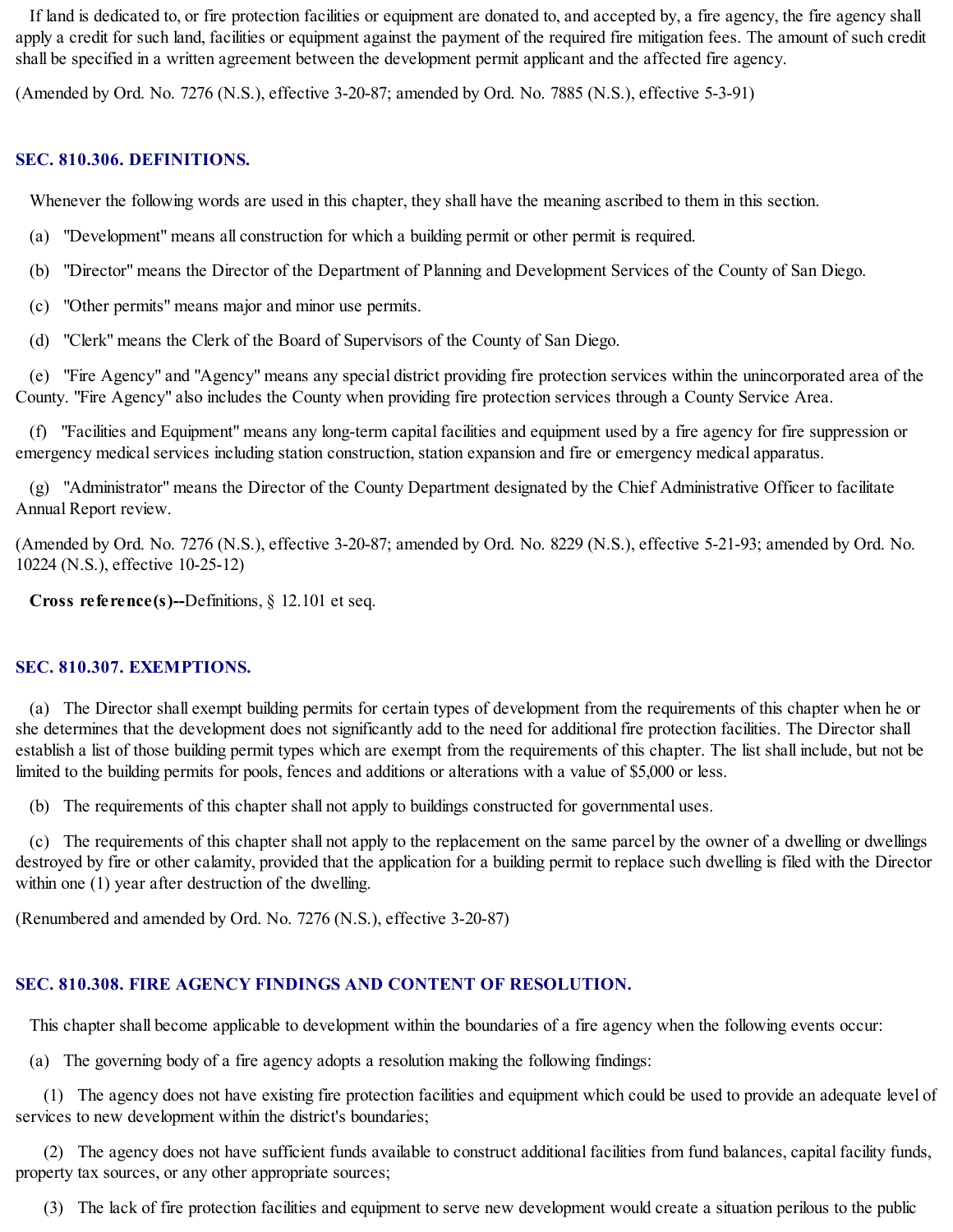health and safety if fire mitigation fees are not levied within the district;

(4) The annexation fees and plan check fees charged by the agency do not include a payment toward the costs of the capital facility and equipment expansion as a component of the fee.

(b) The fire agency resolves as follows:

(1) The agency requests the County to collect a specified percentage of the fire mitigation fee ceiling on the agency's behalf from applicants for building permits or other permits for development;

(2) Mitigation fees paid under this program shall be used to expand the availability of capital facilities and equipment to serve new developments;

(3) The agency shall place all funds received by the County under this program, and all interest subsequently accrued by the agency on these funds, in a separate budget accounting category to be known as the "San Diego County Fire Mitigation Fee";

(4) The agency shall expend funds from said "San Diego County Fire Mitigation Fee" budget accounting category only for those purposes of providing capital facilities and equipment to serve new development;

(5) The agency shallsubmit a Fire Mitigation Fee Annual Report, no later than August 29 of each year, to the Administrator. Said report shall include, but not be limited to, the balance in the account at the end of the previous fiscal year, the fee revenue received, the amount and type of expenditures made, and the ending balance in the fund. In addition, the report shall specify the actions the agency plans to take to alleviate the facility and equipment needs caused by new development in a Multi-year Facilities and Equipment Plan adopted at a noticed public hearing. The agency shall make available, upon request by the Administrator, a copy of its annual audit report.

(6) The agency shall make its records available to the public on request which justify the basis for the fee amount;

(7) The agency shall hold the County harmless for any errors made by the County in collecting or transmitting the fees to the agency.

(8) The agency shall make findings, with respect to any portion of the fee remaining unexpended or uncommitted in its account five or more years after deposit of the fee, to identify the purpose to which the fee is to be put and to demonstrate a reasonable relationship between the fee and the purpose for which it was charged. The agency shall refund to the then current record owner or owners of the development project or projects on a prorated basis the unexpended or uncommitted portion of the fee, and any interest accrued thereon, for which need cannot be demonstrated.

(c) The governing body of the fire agency shallsend a certified copy of the resolution to the Clerk. The Clerk shall immediately transmit a copy of the resolution to the Director and Administrator. Within thirty days from the date of receipt of the resolution by the Clerk, the provisions of this chapter shall be applicable to all building permits and other permits issued for new construction.

(d) By April 16 of each year following the year of original adoption of a resolution pursuant to this section, the agency shallsubmit a copy of a new resolution adopted by the governing body of the agency making the required findings and setting the percentage of the fire mitigation fee ceiling requested by the agency. This percentage may be revised in the resolution, up to the ceiling amount. This revision shall be effective the following July 1.

(Amended by Ord. No. 7276 (N.S.), effective 3-20-87; amended by Ord. No. 7604 (N.S.), effective 4-26-89; amended by Ord. No. 7885 (N.S.), effective 5-3-91; amended by Ord. No. 8229 (N.S.), effective 5-21-93)

# **SEC. 810.309. FIRE MITIGATION FEE CEILING ESTABLISHED.**

(a) The Fire Mitigation Fee ceiling for non-rated construction was determined by dividing the average cost of constructing a fully equipped fire station within the unincorporated portion of the County of San Diego by the average square footage of structures served by this average fire station. In order to account for those types of construction that do not require as high a level of fire protection facilities, separate reduced fee ceilings were determined for buildings constructed of heavy timber, fire-resistive and one hour type construction as defined in the Uniform Building Code; buildings that install fire sprinkler systems; agricultural buildings, except greenhouses and poultry houses; and greenhouses and poultry houses.

(b) The Fire Mitigation Fee amount requested by the agency shall be equal to or less than the current fee ceiling amount set by this chapter. The current fee ceiling is 58¢ per square foot of floor area for buildings. The ceiling fee for agricultural buildings, as defined in the Uniform Building Code, is 16¢ per square foot of floor area, except as follows: (1) for agricultural buildings that install a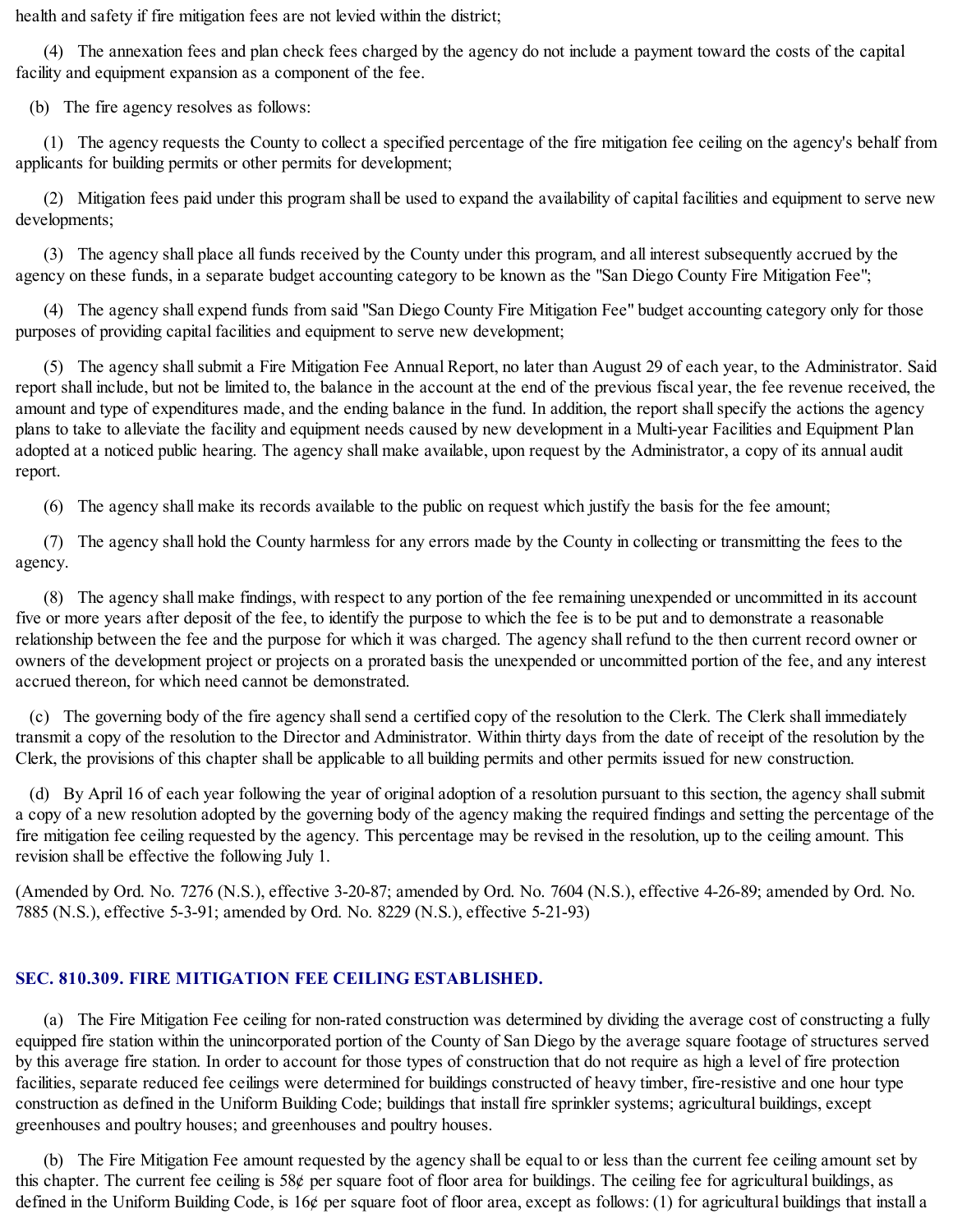fire sprinkler system, the ceiling fee is  $2\phi$  per square foot of floor area, (2) the ceiling fee for poultry houses and greenhouses is  $1\phi$  per square foot.

(Amended by Ord. No. 7185 (N.S.), effective 9-12-86; amended by Ord. No. 7215 (N.S.), effective 11-7-86; amended by Ord. No. 7451 (N.S.), effective 4-7-88; amended by Ord. No. 7604 (N.S.), effective 4-26-89; amended by Ord. No. 7738 (N.S.), effective 4- 27-90; amended by Ord. No. 7885 (N.S.), effective 5-3-91; amended by Ord. No. 8048 (N.S.), effective 5-7-92; amended by Ord. No. 8996 (N.S.), effective 3-4-99; amended by Ord. No. 9442 (N.S.), effective 7-1-02; amended by Ord. No. 9529 (N.S.), effective 3-13- 03, operative 7-1-03; amended by Ord. No. 9636 (N.S.), effective 5-20-04, operative 7-1-04; amended by Ord. No. 9709 (N.S.), effective 5-22-05, operative 7-1-05; amended by Ord. No. 9769 (N.S.), effective 5-26-06, operative 7-1-06; amended by Ord. No. 9846 (N.S.), effective 6-17-07, operative 7-1-07; amended by Ord. No. 10260 (N.S.), effective 6-13-13, operative 7-1-13; amended by Ord. No. 10334 (N.S.), effective 5-29-14, operative 7-1-14; amended by Ord. No. 10539 (N.S.), effective 6-14-18)

#### **SEC. 810.310. ADJUSTMENT OF FEES.**

(a) The current fee ceilings established in Section 810.309(b) have been based in part on the costs of construction of fire stations. The fee ceiling may be increased or decreased in proportion to the increase or decrease in the costs of construction as determined by the Engineering News Record, Cost of Construction Index published by McGraw-Hill Publishing Company, or a successor thereof. The index for the first week in October shall be used for the adjustment. The fee to be levied each year will be rounded to the nearest penny. For purposes of computing each subsequent year's adjustment, the prior year's factor, prior to rounding off, shall be utilized. Any such adjustment shall be adopted by amendment to Section 810.309(b) of this Ordinance by the Board of Supervisors. The ceiling adjustment shall be effective on July 1 of each year.

(b) A comprehensive evaluation of the Fire Mitigation Fee Program shall be performed every five years, with the first of these evaluations scheduled to occur in Fiscal Year 1995-96. This five year cycle of evaluations will be used to ensure that the fee ceiling formula is the most appropriate formula for the unincorporated area, and to ensure that all of the factors used in the fee ceiling formula are reasonable. If a comprehensive evaluation of the fee ceilings results in a fee ceiling adjustment, the adjustment factor referred to in Section 810.310(a) will be reset to 1.00.

(Amended by Ord. No. 7276 (N.S.), effective 3-20-87; amended by Ord. No. 7604 (N.S.), effective 4-26-89; amended by Ord. No. 7885 (N.S.), effective 5-3-91; amended by Ord. No. 8229 (N.S.), effective 5-21-93)

#### **SEC. 810.311. FEE PAYMENT.**

(a) Prior to the issuance of any building permit or other permit for development the applicant shall pay to the Director the fees prescribed by fire agency resolution, or shall present written evidence that the provisions of this chapter have otherwise been satisfied with respect to the development for which permits are sought;

(b) The amount of such fees shall be determined by the fee standard in effect on the date of the payment of fees for an unexpired plan check.

(c) When application is made for a new building permit following the expiration of a previously issued building permit for which fees were paid, the fee payment shall not be required;

(d) In the event the subsequent development occurs with respect to property for which fees have been paid, additional fees shall be required only for additionalsquare footage of development which was not included in computing the prior fee.

### **SEC. 810.312. FEES HELD IN TRUST.**

Fees paid under this chapter shall be held in trust by the County. Such fees shall be transferred quarterly to the fire agency serving the area from which the fees were collected. The County shall retain any interest accrued during this period as reimbursement for its service and handling costs.

# **SEC. 810.313. USE OF FEES.**

All fees collected pursuant to this chapter and transferred to a fire agency, including any interest accrued, shall be used by the